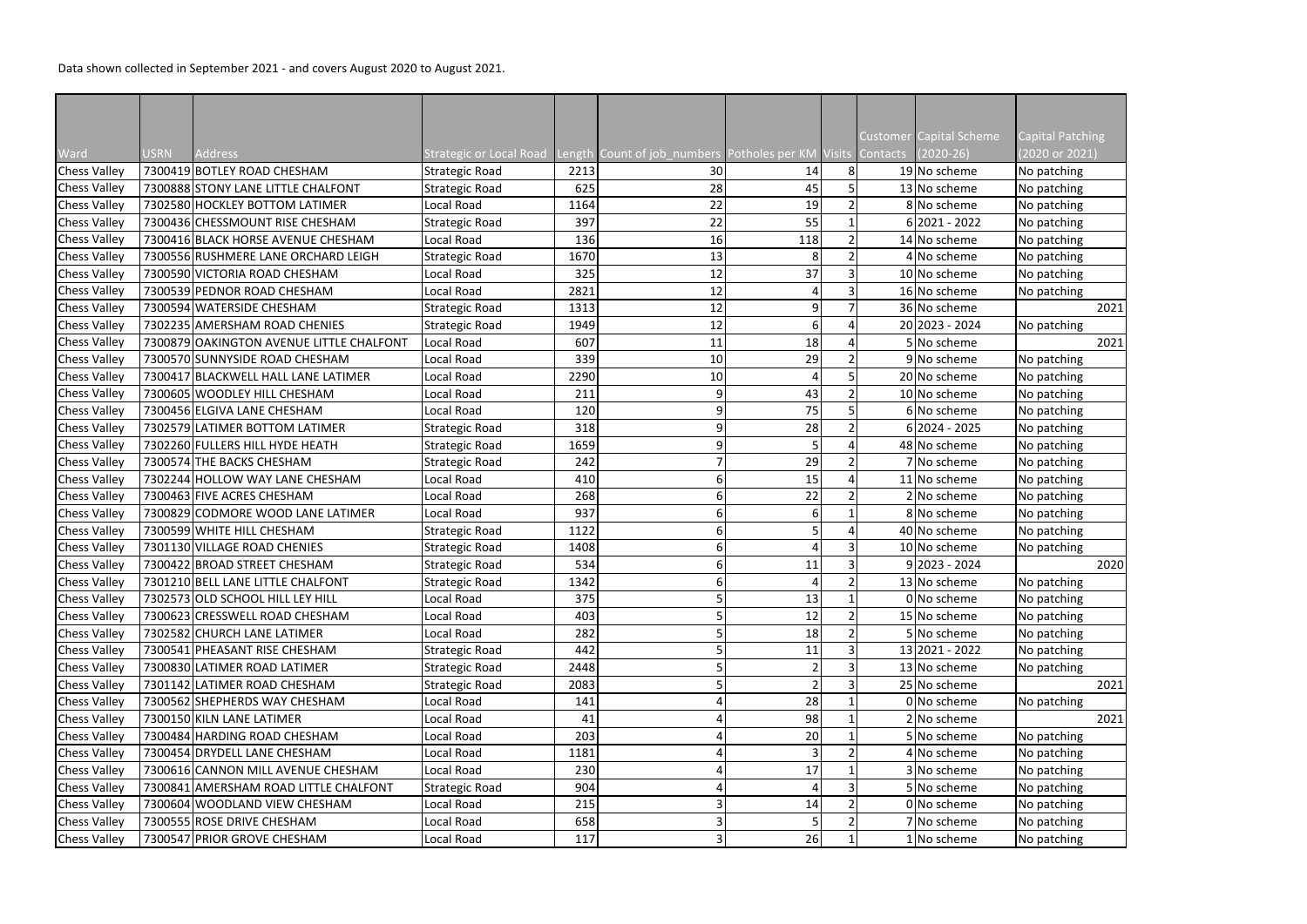| <b>Chess Valley</b> | 7301141 HOLLOW WAY CHESHAM              | Local Road            | 678  |   |    | $\overline{3}$ | 5 No scheme     | No patching |
|---------------------|-----------------------------------------|-----------------------|------|---|----|----------------|-----------------|-------------|
| <b>Chess Valley</b> | 7300464 FLAUNDEN BOTTOM LATIMER         | <b>Strategic Road</b> | 744  |   |    |                | 39 2024 - 2025  | No patching |
| <b>Chess Valley</b> | 7300441 CHURCH STREET CHESHAM           | <b>Strategic Road</b> | 359  |   |    |                | 14 No scheme    | No patching |
| <b>Chess Valley</b> | 7300489 HIGHAM ROAD CHESHAM             | Local Road            | 284  |   |    |                | 5 No scheme     | No patching |
| <b>Chess Valley</b> | 7300430 CAVENDISH ROAD CHESHAM          | Local Road            | 181  |   | 11 |                | 3 No scheme     | No patching |
| <b>Chess Valley</b> | 7300423 BROADLANDS AVENUE CHESHAM       | Local Road            | 272  |   |    |                | 3 No scheme     | No patching |
| <b>Chess Valley</b> | 7302581 THE VILLAGE LATIMER             | <b>Strategic Road</b> | 382  |   |    |                | $3 2024 - 2025$ | No patching |
| <b>Chess Valley</b> | 7300566 ST MARYS WAY CHESHAM            | <b>Strategic Road</b> | 746  |   |    |                | 6 No scheme     | No patching |
| <b>Chess Valley</b> | 7301207 JASONS HILL CHESHAM             | <b>Strategic Road</b> | 1019 |   |    |                | 4 2023 - 2024   | No patching |
| <b>Chess Valley</b> | 7300488 HIGH STREET CHESHAM             | <b>Strategic Road</b> | 569  |   |    |                | 6 No scheme     | No patching |
| <b>Chess Valley</b> | 7300600 WHITE HILL CLOSE CHESHAM        | Local Road            | 151  |   |    |                | 0 No scheme     | No patching |
| <b>Chess Valley</b> | 7300565 SPRINGFIELD ROAD CHESHAM        | Local Road            | 151  |   |    |                | 1 No scheme     | No patching |
| <b>Chess Valley</b> | 7300551 QUEENS ROAD CHESHAM             | Local Road            | 97   |   | 10 |                | 4 No scheme     | No patching |
| <b>Chess Valley</b> | 7301146 PEDNORMEAD END CHESHAM          | Local Road            | 79   |   | 13 |                | 4 No scheme     | No patching |
| <b>Chess Valley</b> | 7300880 OLD FIELD CLOSE LITTLE CHALFONT | Local Road            | 92   |   | 11 |                | 0 No scheme     | No patching |
| <b>Chess Valley</b> | 7300504 KIRTLE ROAD CHESHAM             | Local Road            | 311  |   |    |                | 3 No scheme     | No patching |
| <b>Chess Valley</b> | 7300502 KESTERS ROAD CHESHAM            | Local Road            | 152  |   |    |                | 0 No scheme     | No patching |
| <b>Chess Valley</b> | 7300460 EUNICE GROVE CHESHAM            | Local Road            | 164  |   |    |                | 1 No scheme     | No patching |
| <b>Chess Valley</b> | 7300859 CHURCH GROVE LITTLE CHALFONT    | Local Road            | 410  |   |    |                | 0 No scheme     | No patching |
| <b>Chess Valley</b> | 7300149 BROOMSTICK LANE CHESHAM         | Local Road            | 142  |   |    |                | 4 No scheme     | No patching |
| <b>Chess Valley</b> | 7300404 BARNES AVENUE CHESHAM           | Local Road            | 178  |   |    |                | 4 No scheme     | No patching |
| <b>Chess Valley</b> | 7302373 WATERMEADOW CHESHAM             | <b>Strategic Road</b> | 211  |   |    |                | 0 No scheme     | No patching |
| <b>Chess Valley</b> | 7301129 VILLAGE GREEN CHENIES           | <b>Strategic Road</b> | 85   |   | 12 |                | 0 No scheme     | No patching |
| <b>Chess Valley</b> | 7300568 STATION ROAD CHESHAM            | <b>Strategic Road</b> | 91   |   | 11 |                | 1 No scheme     | No patching |
| <b>Chess Valley</b> | 7300528 MOOR ROAD CHESHAM               | <b>Strategic Road</b> | 592  |   |    |                | 2 No scheme     | No patching |
| <b>Chess Valley</b> | 7300527 MISSENDEN ROAD CHESHAM          | <b>Strategic Road</b> | 1400 |   |    |                | 5 No scheme     | No patching |
| <b>Chess Valley</b> | 7302316 LATIMER ROAD CHENIES            | <b>Strategic Road</b> | 1061 |   |    |                | 3 No scheme     | No patching |
| <b>Chess Valley</b> | 7301127 CHENIES MILL ROAD CHENIES       | <b>Strategic Road</b> | 470  |   |    |                | 0 No scheme     | No patching |
| <b>Chess Valley</b> | 7300614 BOIS MOOR ROAD CHESHAM          | <b>Strategic Road</b> | 1070 |   |    |                | 8 No scheme     | No patching |
| <b>Chess Valley</b> | 7301132 AMERSHAM ROAD CHESHAM           | Strategic Road        | 831  |   |    |                | 7 2022 - 2023   | No patching |
| <b>Chess Valley</b> | 7301153 WATER LANE CHESHAM              | 0                     | 212  |   |    | $\overline{0}$ | 1 No scheme     | No patching |
| <b>Chess Valley</b> | 7301771 CHESHAM FOOTPATH 96 CHESHAM     | 0                     | 550  |   |    |                | 1 No scheme     | No patching |
| <b>Chess Valley</b> | 7301788 CHESHAM FOOTPATH 111 CHESHAM    | 0                     | 501  |   |    | $\overline{0}$ | 8 No scheme     | No patching |
| <b>Chess Valley</b> | 7300598 WEY LANE CHESHAM                | Local Road            | 173  |   |    |                | 1 No scheme     | No patching |
| <b>Chess Valley</b> | 7300558 RYECROFT ROAD CHESHAM           | Local Road            | 114  |   |    | 0              | 2 No scheme     | No patching |
| <b>Chess Valley</b> | 7300506 LARKS RISE CHESHAM              | Local Road            | 179  |   |    |                | 1 No scheme     | No patching |
| <b>Chess Valley</b> | 7300503 KING STREET CHESHAM             | Local Road            | 90   |   |    |                | 1 No scheme     | No patching |
| <b>Chess Valley</b> | 7300501 INKERMAN TERRACE CHESHAM        | Local Road            | 267  |   |    | $\overline{0}$ | 2 No scheme     | No patching |
| <b>Chess Valley</b> | 7300393 HOLLOWAY LANE CHENIES           | Local Road            | 1188 |   |    |                | 2 No scheme     | No patching |
| <b>Chess Valley</b> | 7300495 HODDS WOOD ROAD CHESHAM         | Local Road            | 319  |   |    | $\overline{0}$ | 7 2021 - 2022   | No patching |
| <b>Chess Valley</b> | 7300491 HILL FARM ROAD CHESHAM          | Local Road            | 108  |   | 0  | $\overline{0}$ | 1 No scheme     | No patching |
| <b>Chess Valley</b> | 7300476 GLADSTONE ROAD CHESHAM          | Local Road            | 199  |   |    |                | 1 No scheme     | No patching |
| <b>Chess Valley</b> | 7300470 FULLERS CLOSE CHESHAM           | Local Road            | 569  |   |    | $\overline{0}$ | 1 No scheme     | No patching |
| <b>Chess Valley</b> | 7300435 CHESSBURY ROAD CHESHAM          | Local Road            | 371  |   |    |                | 1 No scheme     | No patching |
| <b>Chess Valley</b> | 7300420 BOX TREE CLOSE CHESHAM          | Local Road            | 39   |   |    | $\overline{0}$ | 2 No scheme     | No patching |
| <b>Chess Valley</b> | 7300837 BLACKWELL HALL LANE LEY HILL    | Local Road            | 1101 | 0 | 0  | 0              | 2 2022 - 2023   | No patching |